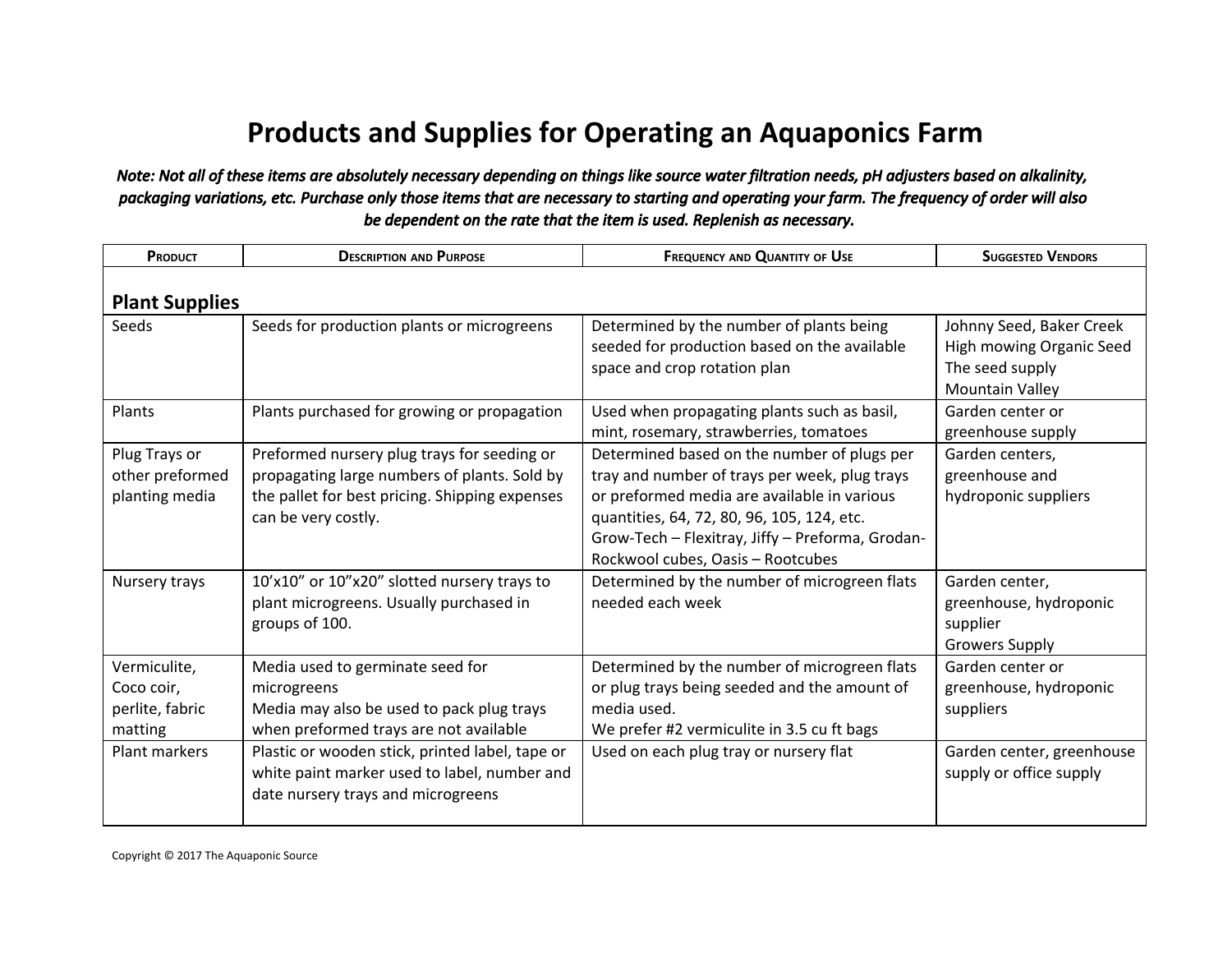| PRODUCT                                                                                                        | <b>DESCRIPTION AND PURPOSE</b>                                                                                                                                                                                                                                                 | <b>FREQUENCY AND QUANTITY OF USE</b>                                                                                                                                                                                                                                                                       | <b>SUGGESTED VENDORS</b>                                                        |  |  |
|----------------------------------------------------------------------------------------------------------------|--------------------------------------------------------------------------------------------------------------------------------------------------------------------------------------------------------------------------------------------------------------------------------|------------------------------------------------------------------------------------------------------------------------------------------------------------------------------------------------------------------------------------------------------------------------------------------------------------|---------------------------------------------------------------------------------|--|--|
| Nutrients and Adjusters - many nutrients cannot be shipped across state lines and have to be purchased locally |                                                                                                                                                                                                                                                                                |                                                                                                                                                                                                                                                                                                            |                                                                                 |  |  |
| Calcium<br>Carbonate or<br>Calcium<br>Hydroxide                                                                | Used to increase and buffer pH up and supply<br>calcium to plants, Calcium carbonate may<br>have a longer pH buffering capacity, calcium<br>hydroxide will be a faster pH shift. Calcium<br>may not need to be added if system water pH<br>is above 7.0.                       | May need to be used every other day, weekly<br>or monthly depending on source water, system<br>pH buffering capacity (alkalinity), and<br>nitrification                                                                                                                                                    | Univar<br>Chemical companies<br>Baking supply companies<br>The Aquaponic Source |  |  |
| Chelated Iron<br>DTPA 10-11%%                                                                                  | Used to supplement iron                                                                                                                                                                                                                                                        | May need to be added weekly to monthly<br>depending upon source water, type and<br>quantity of plant species cultivated and to<br>overcome deficiencies                                                                                                                                                    | Chemical companies<br>Hydroponic suppliers<br>The Aquaponic Source              |  |  |
| Potassium<br>Hydroxide or<br>Potassium<br>bicarbonate                                                          | Used to increase and buffer pH up and supply<br>potassium to plants. Potassium may not need<br>to be added if system water pH is above 7.0.                                                                                                                                    | May need to be used every other day, weekly<br>or monthly depending on source water, system<br>pH buffering capacity (alkalinity), and<br>nitrification                                                                                                                                                    | Chemical companies<br>Hydroponic suppliers<br>The Aquaponic Source              |  |  |
| Phosphoric Acid                                                                                                | Used to decrease pH and supply phosphorus<br>to plants. Phosphoric acid may not need if pH<br>is below 7.0.                                                                                                                                                                    | May be used as needed to lower pH, likely only<br>necessary to lower incoming source water if pH<br>is above 8.0                                                                                                                                                                                           | Chemical companies<br>Hydroponic suppliers<br>The Aquaponic Source              |  |  |
| Magnesium<br>Sulfate                                                                                           | Used to provide magnesium and sulfur<br>nutrients to plants if deficiency is identified.                                                                                                                                                                                       | May be used as needed to treat deficiency<br>symptoms                                                                                                                                                                                                                                                      | Chemical companies<br>Hydroponic suppliers<br>The Aquaponic Source              |  |  |
| <b>Shell Grit</b>                                                                                              | Crushed shells commonly referred to as<br>chicken scratch, used to help naturally add<br>calcium and magnesium to the system                                                                                                                                                   | Quantity depends on how much is need for size<br>of system, pH, and water alkalinity                                                                                                                                                                                                                       | Farm supply store                                                               |  |  |
| Espertan                                                                                                       | Organically certified N-P-K nutrient solution<br>used to provide nutrients prior to fish<br>stocking or supplement if necessary. Product<br>made from fermented vegetable based,<br>loaded with lots of great fulvic acids and<br>nutrients. Makes the water very dark colored | Quantity needed depends on water volume,<br>quantity of plants and if product is being used<br>as all nutrients or as supplement to fish<br>population. Product will need to be<br>continuously dosed in the system when it is<br>supply primary nutrients as plants absorb<br>nutrients all day, everyday | <b>American Clayworks US</b><br>supplier                                        |  |  |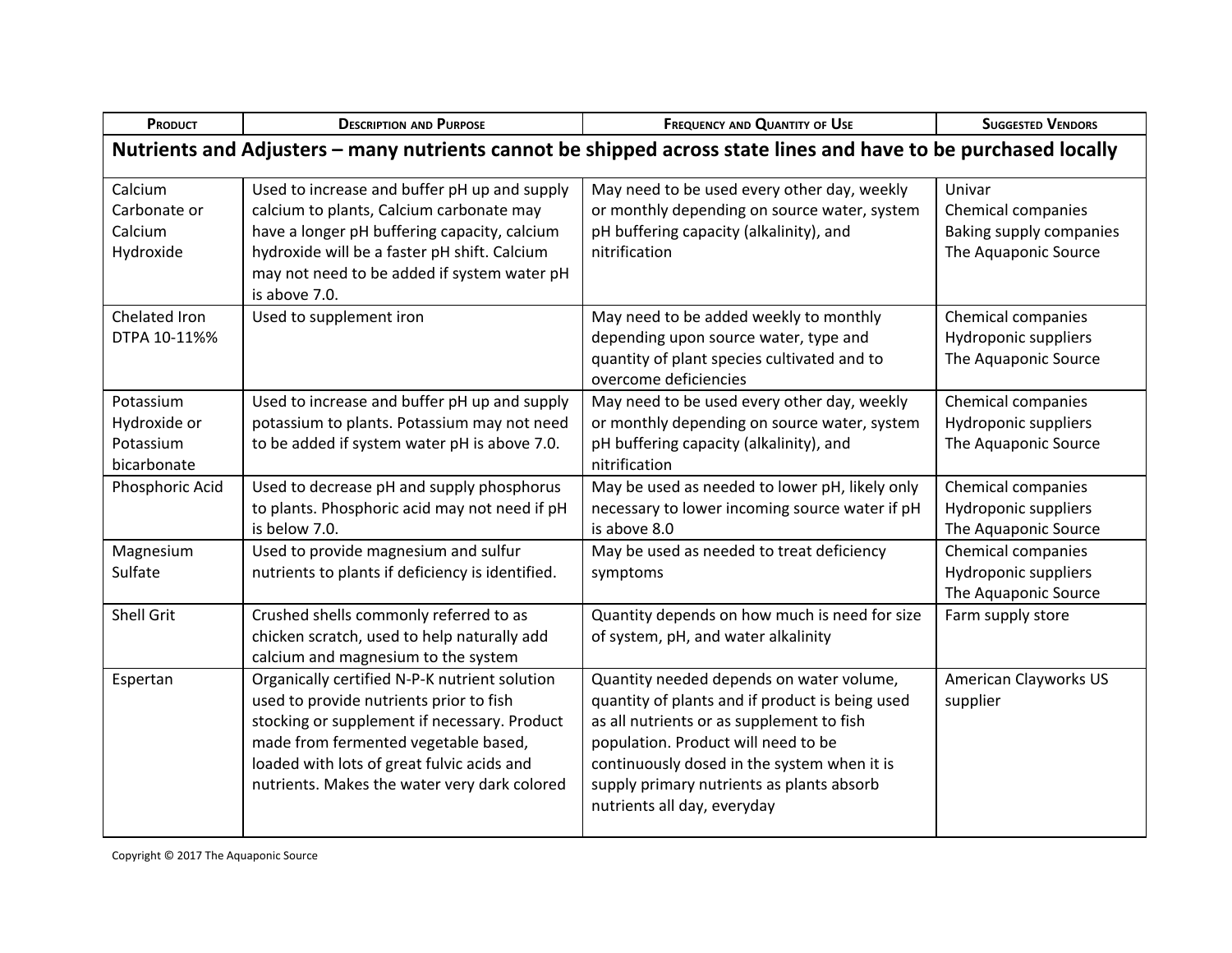| PRODUCT                                           | <b>DESCRIPTION AND PURPOSE</b>                                                                                                                                                                                  | <b>FREQUENCY AND QUANTITY OF USE</b><br><b>SUGGESTED VENDORS</b>                                                                                                                                                                                           |                                                                               |  |  |
|---------------------------------------------------|-----------------------------------------------------------------------------------------------------------------------------------------------------------------------------------------------------------------|------------------------------------------------------------------------------------------------------------------------------------------------------------------------------------------------------------------------------------------------------------|-------------------------------------------------------------------------------|--|--|
| <b>Fishless Cycling</b>                           |                                                                                                                                                                                                                 |                                                                                                                                                                                                                                                            |                                                                               |  |  |
| Pure Ammonia                                      | Used to provide feed source for nitrifying<br>bacteria, Comes in power or clear liquid form.<br>Make sure that the product does not contain<br>any other ingredients, surfactants, soaps, or<br>cleaning agents | Quantity needed depends on volume of water.<br>Typically fishless cycling is performed for<br>roughly 30 days before stocking fish. However if<br>fish aren't stocked into system, ammonia will<br>have to be continued to prevent bacteria from<br>dying. | The Aquaponic Source<br>Ace Hardware                                          |  |  |
| Nitrifying<br>bacteria                            | Used to inoculate the biofilter and populate<br>the appropriate quantity of bacteria to being<br>and maintain the cycling process. Examples<br>are Microbe-Lift Nite Out, Zym Bac.                              | Use the quantity appropriate for the amount of<br>water in the system.                                                                                                                                                                                     | The Aquaponic Source<br>Pond stores                                           |  |  |
| <b>Water Quality Testing</b>                      |                                                                                                                                                                                                                 |                                                                                                                                                                                                                                                            |                                                                               |  |  |
| Test $kit - pH$ ,<br>Ammonia,<br>Nitrite, Nitrate | Used to test pH from $6.0 - 8.0$ . It is advisable<br>to get a pH test kit that can register below<br>6.0. Most freshwater aquarium test kits also<br>include ammonia, nitrite and nitrate.                     | Daily to weekly depending on system being<br>monitored for fish safety or plant nutrients                                                                                                                                                                  | The Aquaponic Source<br>API freshwater test kit<br><b>Nutrafin</b><br>LaMotte |  |  |
| Iron test kit                                     | Used to test the iron available to plants.                                                                                                                                                                      | Tested as needed for iron levels available to<br>plants                                                                                                                                                                                                    | Same as above                                                                 |  |  |
| Phosphate test<br>kit                             | Used to the phosphorous in the system.                                                                                                                                                                          | Tested as needed for phosphorous available to<br>plants                                                                                                                                                                                                    | Same as above                                                                 |  |  |
| Microbial test<br>kits                            | Used to test for specific pathogens such as<br>coliforms, E. Coli, Salmonella, Listeria                                                                                                                         | Tested as needed to ensure food safety<br>compliance. Some self test kits available on the<br>web. Find a local water quality lab or work with<br>a third party testing and auditing group.                                                                | Local university extension<br>or water quality lab                            |  |  |
| pH probe<br>calibration<br>solution               | A 4.0 pH solution and a 7.0 pH solution is<br>used to calibrate pH probe                                                                                                                                        | The pH probe should be calibrated on a<br>bi-weekly basis or when the probe indicates<br>calibration is necessary.                                                                                                                                         | The Aquaponic Source<br>Hydroponic stores                                     |  |  |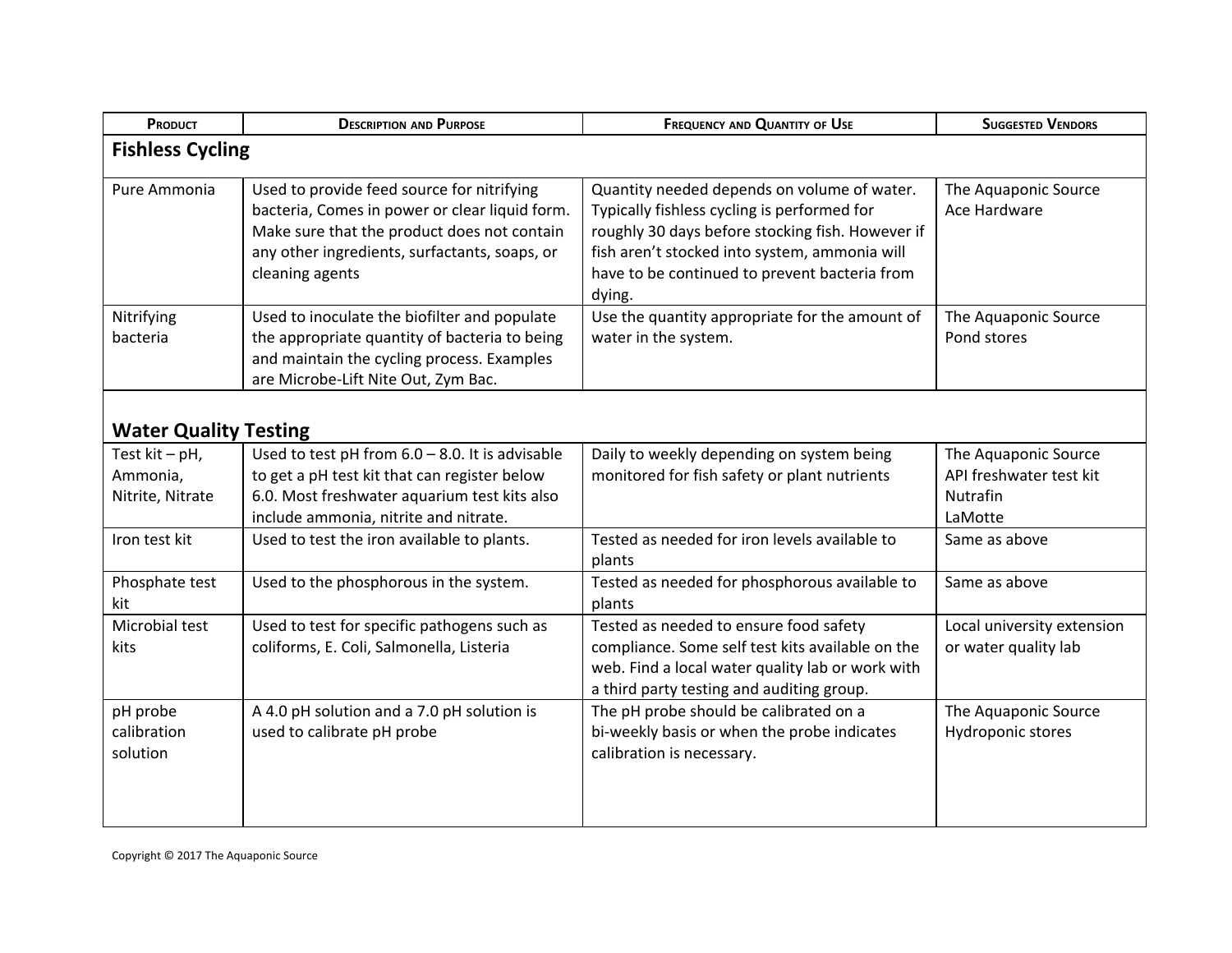| PRODUCT                                                          | <b>DESCRIPTION AND PURPOSE</b>                                                                                                                                                                                                                                        | <b>SUGGESTED VENDORS</b><br><b>FREQUENCY AND QUANTITY OF USE</b>                                                                                                                                                   |                                                                                                     |  |
|------------------------------------------------------------------|-----------------------------------------------------------------------------------------------------------------------------------------------------------------------------------------------------------------------------------------------------------------------|--------------------------------------------------------------------------------------------------------------------------------------------------------------------------------------------------------------------|-----------------------------------------------------------------------------------------------------|--|
| <b>Fish Supplies</b>                                             |                                                                                                                                                                                                                                                                       |                                                                                                                                                                                                                    |                                                                                                     |  |
| Fish food                                                        | Usually purchased in 40-50lb bags, in a size<br>and formulation appropriate to the fish<br>species. Non-Gmo, and organic feeds are<br>available and generally cost more than<br>conventional fish feed.                                                               | Based on the fish age, biomass size, quantity,<br>number of feedings per day, and water<br>temperature. Choose extruded floating pellet<br>whenever possible.                                                      | AquaNourish,<br>AquaOrganic, Skretting,<br>Ziegler, AquaMax, Cargill                                |  |
| Calcium Chloride                                                 | May be used during or after transport, or<br>when nitrites are at high levels in the system                                                                                                                                                                           | Quantity depends on water quality issues,<br>should be needed possibly only during system<br>cycling or if there is a major filtration overhaul.<br>Use with caution as it gets very hot when mixed<br>with water. | Hardware store, chemical<br>supply, pool supply, baking<br>supply stores                            |  |
| Sodium Chloride                                                  | Can be used during or after transport, or for<br>treating injury or illness in an offline system<br>(not connected to the plants). This is rock salt<br>commonly found in ice melt, also found in<br>pool supplies, baking supply (kosher table<br>salt, non-iodized) | Quantity depends on frequency of stocking,<br>transport or need for quarantine                                                                                                                                     | Hardware store, chemical<br>supply, pool supply, baking<br>supply stores                            |  |
| <b>Water Filtration</b>                                          |                                                                                                                                                                                                                                                                       |                                                                                                                                                                                                                    |                                                                                                     |  |
| Chlorine and<br>chloramine<br>remover                            | A chemical compound which can be added to<br>municipal tap water treated with chlorine or<br>chloramine to make the water safe to add to<br>the system                                                                                                                | Only needed if water source has chloramine or<br>chlorine and chemical treatment vs filtration<br>methods are used                                                                                                 | The Aquaponic Source<br>Pet or aquarium stores,<br>pond stores, Amazon                              |  |
| <b>Activated Carbon</b><br>filter cartridge<br><b>KDF</b> filter | Can be used to filter municipal tap water to<br>remove chlorine, chloramine, metals and<br>other possible contaminants                                                                                                                                                | Replace based on the number of gallons for the<br>type of filter                                                                                                                                                   | The Aquaponic Source<br>Hydroponic stores, RV and<br>camper stores                                  |  |
| Sediment filter<br>cartridge                                     | Used in conjunction with an activated carbon<br>filter to remove large partials such as rust,<br>sand or other materials from municipal tap<br>water                                                                                                                  | Replace based on the number of gallons for the<br>type of filter                                                                                                                                                   | The Aquaponic Source,<br>Hydroponic stores, garden<br>or greenhouse supply, RV<br>and camper stores |  |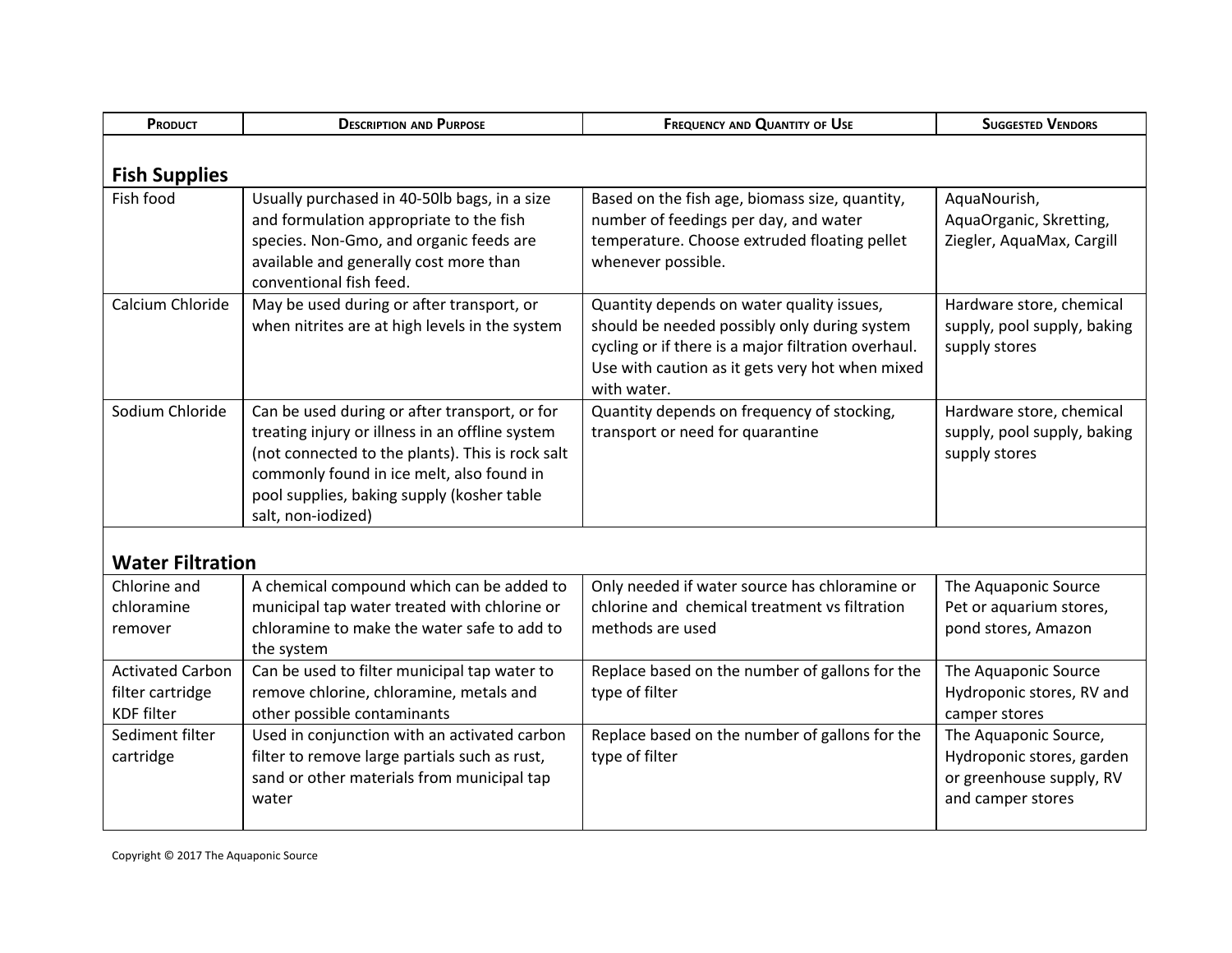| PRODUCT                    | <b>DESCRIPTION AND PURPOSE</b>                  | <b>FREQUENCY AND QUANTITY OF USE</b>             | <b>SUGGESTED VENDORS</b>   |  |  |
|----------------------------|-------------------------------------------------|--------------------------------------------------|----------------------------|--|--|
| <b>Sanitizing Products</b> |                                                 |                                                  |                            |  |  |
| Wet wall                   | Used in wet wall reservoir to reduce calcium    | Should be added to reserve to both do a deep     | Hydroponic or greenhouse   |  |  |
| sanitizer                  | buildup, prevent algae and kill pathogens       | clean and then in smaller doses for preventative | supply company             |  |  |
| KleenGrow                  |                                                 | per manufacturer's recommended dosing            |                            |  |  |
| H2O2 Oxidate or            | Product used to sanitize raft boards, net pots, | Quantity based on frequency of use for foot      | Restaurant or janitorial   |  |  |
| quaternary                 | harvesting tools, other surfaces. Can also be   | bath (number and size of bath), number of raft   | supply, hardware stores,   |  |  |
| sanitizer                  | used as a boot wash (foot bath). Buy the        | boards cleaned per week, and other areas being   | hydroponic or greenhouse   |  |  |
|                            | restaurant or hospital grade and 29%            | sanitized                                        | supply company             |  |  |
| Hand soap, hand            | Hand soap as each sink area. Hand sanitizer in  | Quantity based on use                            | Restaurant or janitorial   |  |  |
| sanitizer                  | biosecure entrance, and around the farm         |                                                  | supply, hardware stores,   |  |  |
| <b>Towels</b>              | Cloth towels are used to wipe and sanitize      | Quantity of towels and their need for            | Restaurant or janitorial   |  |  |
|                            | raft boards and farm cleaning. Consider         | replacement will be determined by frequency      | supply                     |  |  |
|                            | buying different color towels                   | of use and durability                            |                            |  |  |
| Paper Towels               | Dry hands after washing (considered a single    | Quantity of towels will be determined by         | Restaurant or janitorial   |  |  |
|                            | use), also used for cleaning                    | frequency of use                                 | supply                     |  |  |
| <b>Pest Management</b>     |                                                 |                                                  |                            |  |  |
| Pest                       | Too many pest regiments to name. Products       | Pest management is twice a week to several       | The Aquaponic Source       |  |  |
| Management                 | selected based on pest being treated, and       | times a month activity which needs to be         | <b>General Hydroponics</b> |  |  |
| Products                   | safeness with fish and bacteria. Could include  | rotated between products and treatment types     | Arbico-Organics.com        |  |  |
|                            | beneficial insects, insecticides, fungicides,   | to be effect                                     | Pestrong.com               |  |  |
|                            | sulfur pellets, soaps, oils, sprays, dusts, and |                                                  | Microbe-lift               |  |  |
|                            | water soluble formulations                      |                                                  |                            |  |  |
| Rodent traps               | Used to manage rodent pests in greenhouse       | Quantity depends upon rodent access and          | Hardware store             |  |  |
|                            | and food storage facilities                     | number of animals, check and replace as          |                            |  |  |
|                            |                                                 | needed                                           |                            |  |  |
| <b>Sulfur Prills</b>       | Used to prevent/treat powdery mildew, mold      | Pour install greenhouse vaporizer and run only   | Hydroponic or greenhouse   |  |  |
|                            |                                                 | at night or when the lights have been off. No    | store                      |  |  |
|                            |                                                 | humans allowed in the room during vaporizing     |                            |  |  |
| Yellow and Blue            | Used to detect pest levels and locations.       | Cards need to be replaced when they are full     | The Aquaponic Source,      |  |  |
| sticky traps               |                                                 |                                                  | Hydroponic, garden store   |  |  |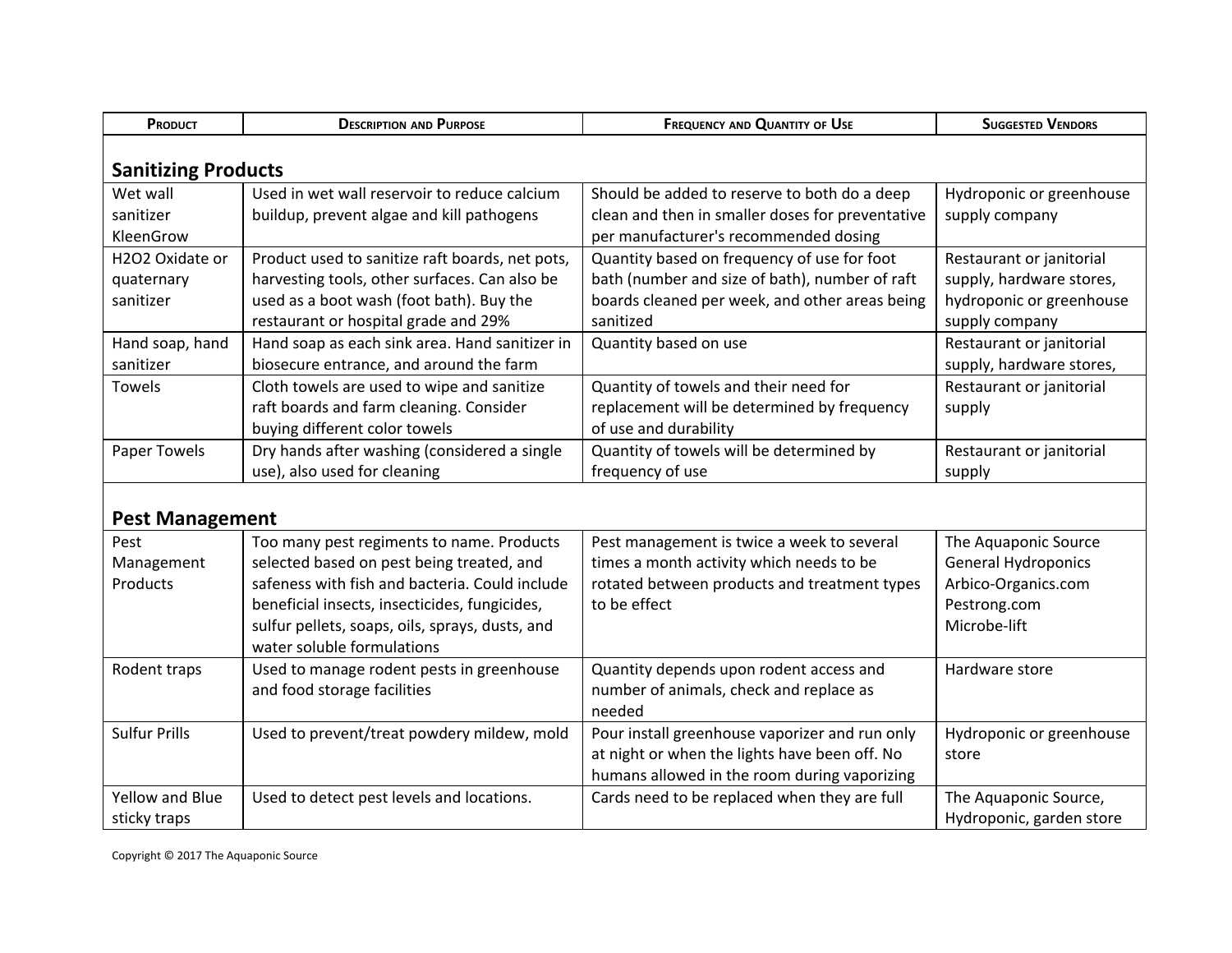| PRODUCT                                                       | <b>DESCRIPTION AND PURPOSE</b>                                                                                                                                                                                                          | <b>FREQUENCY AND QUANTITY OF USE</b><br><b>SUGGESTED VENDORS</b>                                                                                                                |                                                                                          |  |  |
|---------------------------------------------------------------|-----------------------------------------------------------------------------------------------------------------------------------------------------------------------------------------------------------------------------------------|---------------------------------------------------------------------------------------------------------------------------------------------------------------------------------|------------------------------------------------------------------------------------------|--|--|
| <b>Harvesting and Product Packaging</b>                       |                                                                                                                                                                                                                                         |                                                                                                                                                                                 |                                                                                          |  |  |
| <b>Plastic Box liners</b><br>30x18x36 liner<br>bags work well | A food grade clear plastic bag that is inserted<br>into a cardboard box or a reusable plastic<br>crate to keep the produce from touching the<br>inside of the delivery container.                                                       | Quantity of box liners will be determined by the<br>number of boxes or crates delivered to<br>customers each day                                                                | Packaging supply<br>Uline                                                                |  |  |
| Cardboard<br>boxes*                                           | Can be used to pack produce for delivery to<br>customer. Boxes can be printed with farm<br>logo and contact information. Usually packs<br>12 - 24 heads of lettuce or other greens. Can<br>be used to pack other food products as well. | Quantity of boxes will be determined by the<br>number of cases delivered to customers when<br>cardboard is selected                                                             | Packaging supply<br>Uline                                                                |  |  |
| Individual<br>product bags*                                   | Various different sizes and types of bags exist<br>to create an individual produce amount                                                                                                                                               | Quantity depends on the number of items<br>individually packaged                                                                                                                | Packaging supply, floral<br>supply<br>Uline.com<br>Clearbags.com<br>Producepackaging.com |  |  |
| Twist ties, rubber<br>bands, twine*                           | Can be used in place of a bag to distribute<br>products to customers                                                                                                                                                                    | Quantity depends on the number of items<br>individually packaged                                                                                                                | Packaging supply<br>Producepackaging.com<br>Uline.com                                    |  |  |
| Clam Shells*                                                  | Rigid plastic packaging that can be used for<br>Bibb and other leaf lettuces, flowers, herbs<br>and anything that easily damages                                                                                                        | Quantity depends on the number of items<br>individually packaged                                                                                                                | Packaging supply<br>Producepackaging.com<br>Uline.com                                    |  |  |
| Gloves                                                        | Used for seeding, transplanting or harvesting<br>activities for anyone with open wounds<br>Make sure to use food grade non-power and<br>non-latex gloves                                                                                | Quantity depends upon the number of people<br>and frequency of use                                                                                                              | Restaurant and janitorial<br>supply                                                      |  |  |
| Hairnets and<br>beard nets                                    | Used to cover head during harvesting and<br>other farm tasks. Can be reused.                                                                                                                                                            | May not be required in all states or for all<br>applications. If you are packaging products<br>destined for the end consumer (retail clamshell<br>package, then it is required) | Restaurant supply                                                                        |  |  |
| * Only purchase if using this form of packaging               |                                                                                                                                                                                                                                         |                                                                                                                                                                                 |                                                                                          |  |  |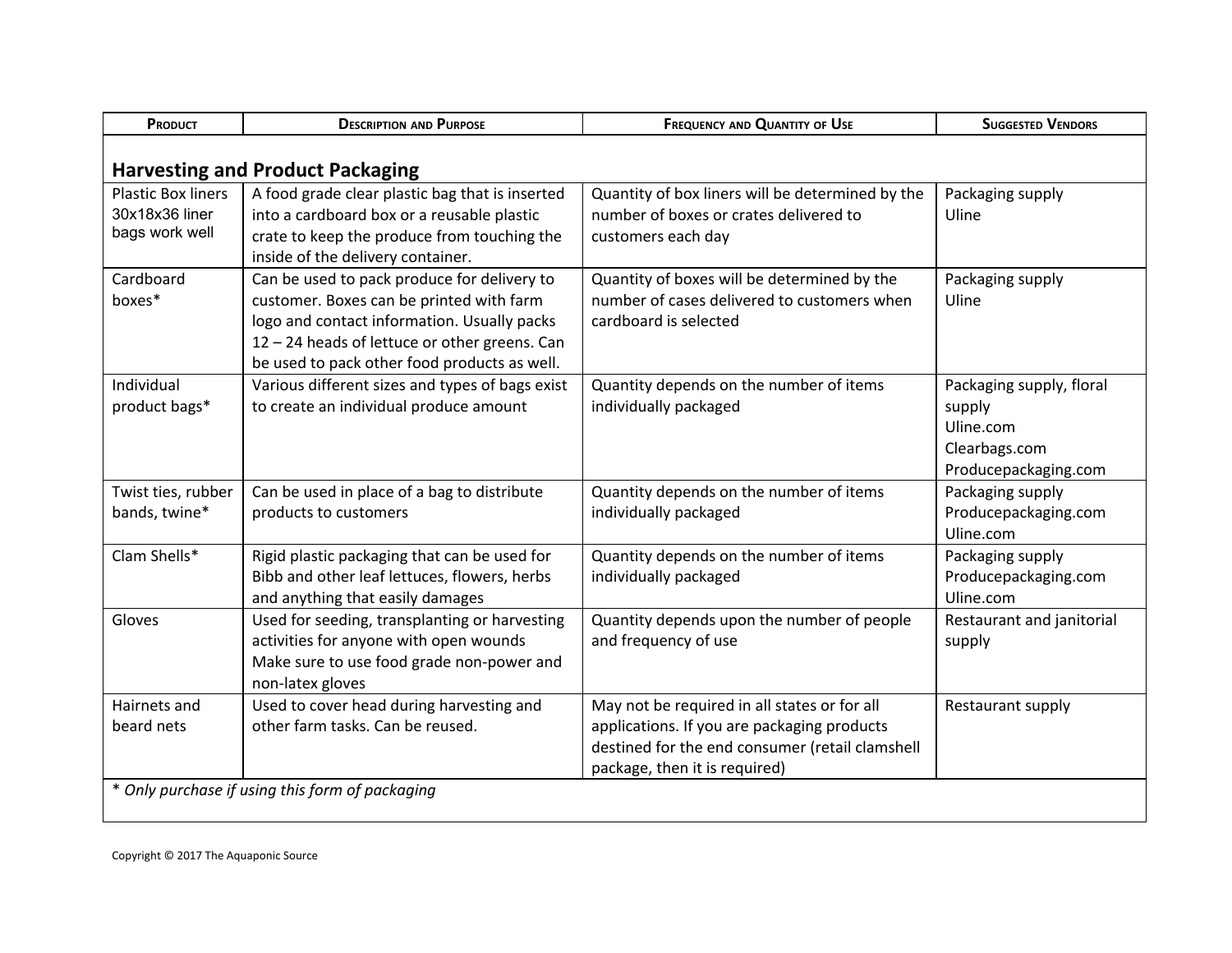| <b>PRODUCT</b>                                            | <b>DESCRIPTION AND PURPOSE</b>                                                                                                        | <b>FREQUENCY AND QUANTITY OF USE</b>                  | <b>SUGGESTED VENDORS</b> |  |  |
|-----------------------------------------------------------|---------------------------------------------------------------------------------------------------------------------------------------|-------------------------------------------------------|--------------------------|--|--|
| <b>Office Supplies</b>                                    |                                                                                                                                       |                                                       |                          |  |  |
| Printer paper<br>and ink supplies                         | Used to print invoices, sales receipts, taxes,<br>reports and other information                                                       | Amount depends on volume of print material            | Office supply            |  |  |
| Pens, envelopes,<br>postage, labels,<br>tape, paper clips | Used for various farm and office tasks                                                                                                |                                                       | Office supply            |  |  |
| First Aid items                                           | Ensure that there are one or more first aid<br>kits readily available and refill supplies as<br>needed                                | Includes band aids, sanitizer, antibiotic<br>ointment |                          |  |  |
| <b>Notebooks</b>                                          | Used as a farm log file to record seeding,<br>transplanting and harvesting information, test<br>results, nutrient additions, and such | Number depends on the quantity of entries             | Office supply            |  |  |
| <b>Batteries</b>                                          | Used for flash lights, scale, and other<br>equipment                                                                                  | Make sure to multiples of the right size              |                          |  |  |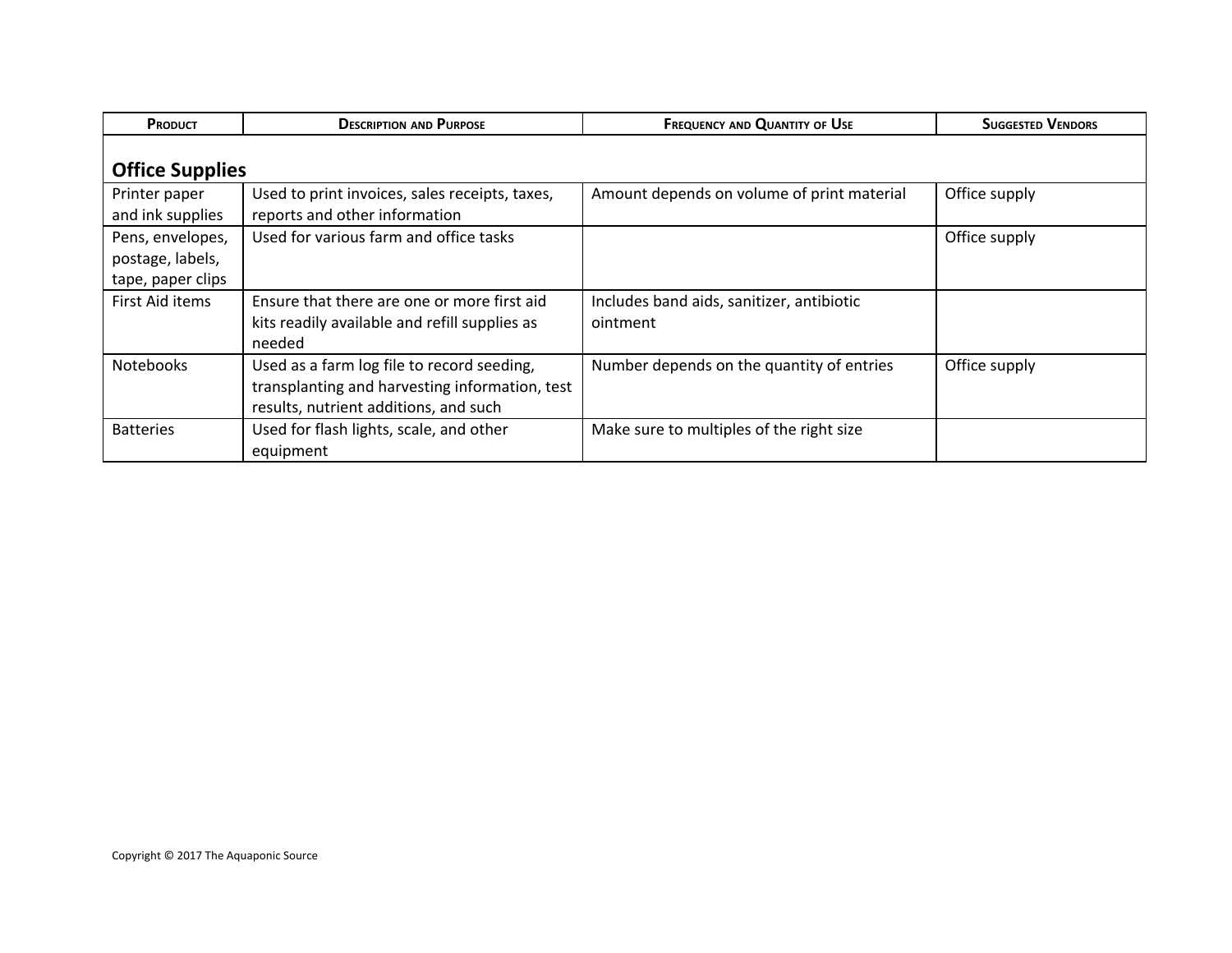## **Consumable Utilities**

| Water                              | Used to fill system, maintain water level,<br>wash hands, mix pest management products,<br>wash produce (if necessary), cleaning<br>filtration system, and possibly cooling in an<br>evaporative wet wall. Water for the system<br>should meet irrigation water standards and<br>be free for pathogens such as E Coli,<br>Salmonella, Listeria, chemical, heavy metals,<br>or other contaminants. The pH should also be<br>between $6.5 - 8.5$ . | The volume of water consumed will depend<br>upon size of system, day length, temperature<br>(plants consume more water in long hot days<br>that short cool days), amount of water needed<br>for cooling, and other cleaning tasks. | Municipal water source,<br>well, rain water catchment,<br>surface water such as<br>agriculture ditch, ponds,<br>lakes or streams should be<br>used with caution, filter<br>extensively and tested<br>frequently |
|------------------------------------|--------------------------------------------------------------------------------------------------------------------------------------------------------------------------------------------------------------------------------------------------------------------------------------------------------------------------------------------------------------------------------------------------------------------------------------------------|------------------------------------------------------------------------------------------------------------------------------------------------------------------------------------------------------------------------------------|-----------------------------------------------------------------------------------------------------------------------------------------------------------------------------------------------------------------|
| Sewer/septic or<br>portable toilet | Bathroom facilities required onsite. Portable<br>facility allowed. Costs associated with sewer<br>tap and per gallons, pumping a septic or cost<br>of disposal and cleaning for portable unit                                                                                                                                                                                                                                                    | Some water utility companies charge a sewer<br>that is directly related to the amount of water<br>consumed. Tried to see if they can be metered<br>separately so there isn't the extra expense                                     | Local sewer company,<br>septic company or portable<br>toilet company                                                                                                                                            |
| Electricity                        | Used to run greenhouse fans, pumps,<br>aerators, lights and other electrical<br>equipment. Most of this equipment needs to<br>operate 24 hours a day, 7 days a week                                                                                                                                                                                                                                                                              | Amount consumed depends on greenhouse<br>environmental conditions, temperature,<br>humidity, settings                                                                                                                              | Local power company,<br>solar, wind, hydroelectric,<br>generator, battery bank                                                                                                                                  |
| Heating supply                     | Used to heat fish tanks if necessary for<br>species of fish and time of year. Used to heat<br>the greenhouse air to keep plants alive in<br>colder climates                                                                                                                                                                                                                                                                                      | Amount consumed depends on ambient<br>temperature, and desired minimum<br>temperature                                                                                                                                              | Local power company, or<br>dealer for natural gas,<br>propane, fuel oil, pellets,<br>wood, solar thermal,<br>geothermal, compost heat<br>or some other reliable heat<br>source                                  |
| Gasoline                           | Used to power generator in case of<br>emergency                                                                                                                                                                                                                                                                                                                                                                                                  | Store in a place with proper ventilation and<br>container, don't allow to overheat                                                                                                                                                 |                                                                                                                                                                                                                 |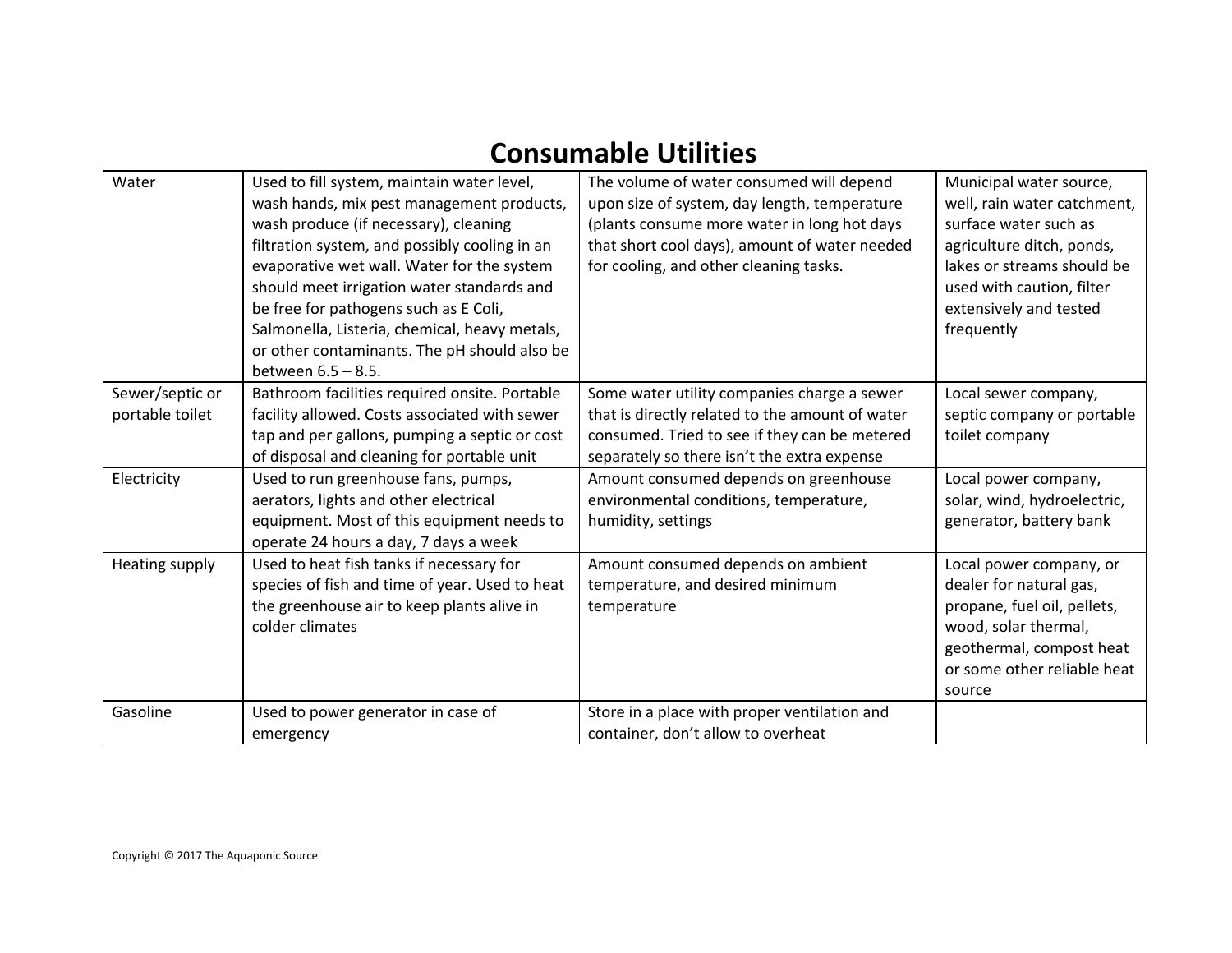## **Small Equipment, Tools and Components**

|                         | Used for seeding, transplanting, office work, harvesting,  |            | Plastic or stainless steel for sanitizing. Work surfaces can |
|-------------------------|------------------------------------------------------------|------------|--------------------------------------------------------------|
| <b>Tables</b>           | weighing                                                   | $1 - 3$    | be permanently placed or folding tables                      |
|                         | Used for stationary tasks, can be used for seeding,        |            |                                                              |
| <b>Chairs</b>           | transplanting, office work, relaxing                       | $1 - 3$    | Plastic or metal to be sanitized                             |
|                         | Used for storage of food products to keep off the ground,  |            | Plastic or metal, not wood), make sure they are sturdy       |
| <b>Shelving racks</b>   | and any other storage needs                                |            | enough for the weight of heavy crates                        |
|                         |                                                            | 1 per      | Used to sanitize shoes at the bio-secure entry, may need     |
| Foot bath tray          | Plastic tray that holds sanitizer solution                 | door       | more than one if different doors are used                    |
| Farm shoes or           |                                                            | 1 per      | Prevents bringing in outside contaminants, also prevents     |
| boots                   | Shoes or boots used only in the greenhouse                 | person     | ruining personal shoes                                       |
| <b>Flash lights</b>     | Used around farm at night, or during power outage          | $1 - 3$    | Stored in places where they would be easily accessible       |
| Handheld pH and         |                                                            |            |                                                              |
| temp probe              | Tests the pH and temp, allows for testing in various areas | 1 each     | Has a 18 month warrant, needs to be calibrated               |
| Wall mount pH           |                                                            |            | Mount to wall, one unit can be connected to a network to     |
| and temp monitor        | Tests the pH and temp of the water                         | 1 each     | send pH and Temp data                                        |
|                         | Should include various wrenches, pillars, hammer, pipe     |            | Having a toolbox onsite is very helpful. Tools are needed    |
| <b>Power tools</b>      | cutters, tape measure, PVC bevel tool, hole saws, drill,   |            | frequently, especially during installation. Used for         |
| and tool kit            | drill bits, hacksaw, screwdrivers, pipe clamps, miter saw  |            | greenhouse and aquaponics projects.                          |
| <b>Harvest Scissors</b> | Used only for harvesting plants                            | 2-5 pairs  | Should be culinary grade, cleanable, won't rust              |
| <b>Work Scissors</b>    | Used for other tasks in greenhouse or office               | 1-2 pairs  | Should not be used to harvest plants                         |
| <b>Harvest bowls or</b> |                                                            |            | Pick metal or plastic that can be easily sanitized, that     |
| buckets                 | Used when harvesting plants                                | 3-5 units  | won't easily tip over                                        |
|                         |                                                            |            | Look for a scale that can weight grams and up to 50 lbs.     |
| <b>Scale</b>            | Use to weight harvested plants                             |            | 1-2 scales Digital scales need power or batteries            |
| <b>Measuring cups</b>   | Measure nutrient additions, seeds, pest regiments, etc -   |            | NO glass container, plastic is preferred, have a designated  |
| and spoons              | choose different color for different purposes              | $3-5$ sets | set of measuring devices for each purpose                    |
|                         | Used to remove solids from tanks, plant material,          | $3+$       |                                                              |
| 5 gallon buckets        | compost                                                    | buckets    | Tons of uses for buckets                                     |
|                         | Used to store fish food, seeds, plant materials, nutrients |            | Heavy duty totes with lockable lids help prevent rodents     |
| <b>Storage totes</b>    | We like the heavy duty black totes with yellow lids        | 3-5 totes  | and moisture issues,                                         |